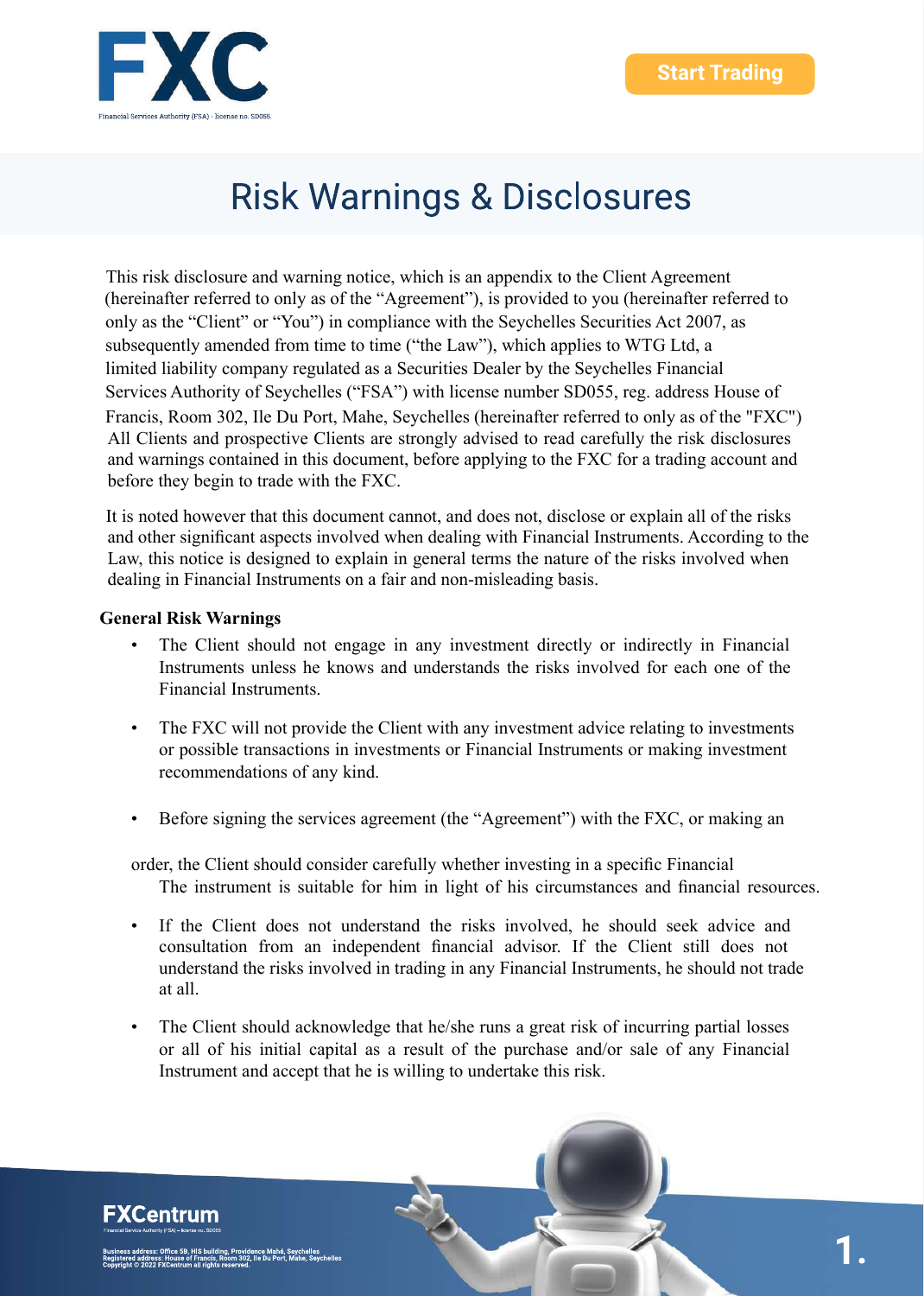

#### **General Risks**

The Client is warned of the following general risks:

(a) The FXC does not and cannot guarantee the outcome of any

investments in Financial Instruments and hence cannot guarantee the capital of the The client deposited it in the trading account for trading purposes.

(b) The Client should acknowledge that, regardless of any information which may be offered by the FXC, the value of any investment in Financial Instruments may fluctuate downwards or upwards and it is even probable that the investment may become of no value.

(c) Information about the previous performance of a Financial Instrument does not guarantee its current and/or future performance. The use of historical data does not constitute a binding or safe forecast as to the corresponding future performance of the Financial Instruments to which the said information refers.

(d) The Client is hereby warned that the transactions in financial Instruments undertaken through the FXC may be speculative and large or all losses may occur in a short period.

(e) Some Financial Instruments may not become immediately liquid as a result for example of reduced demand and the Client may not be in a position to sell them or easily obtain information on the value of these Financial Instruments or the extent of the associated risks.

(f) A Derivative Financial Instrument (i.e. option, future, forward, swap, Contract

for Difference) may be a non-delivery spot transaction allowing making profit on changes in currency rates, commodities, stock market indices, or share prices called the underlying instrument. The value of the Derivative Financial Instrument is directly affected by the price of the relevant underlying instrument. Risks Particularly Associated with Transactions in CFDs

(a) The Client must not purchase a Derivative Financial Instrument (i.e. option, future, forward, swap, Contract for Difference) unless he is willing to undertake the risks of losing part or all the money which he has invested and also any

#### **FXCentrum**

ess: Office 5B, HIS building, Providence Mahé, Seychelles<br>ress: House of Francis, Room 302, Ile Du Port, Mahe, Seychelles<br>i22 FXCentrum all rights reserved.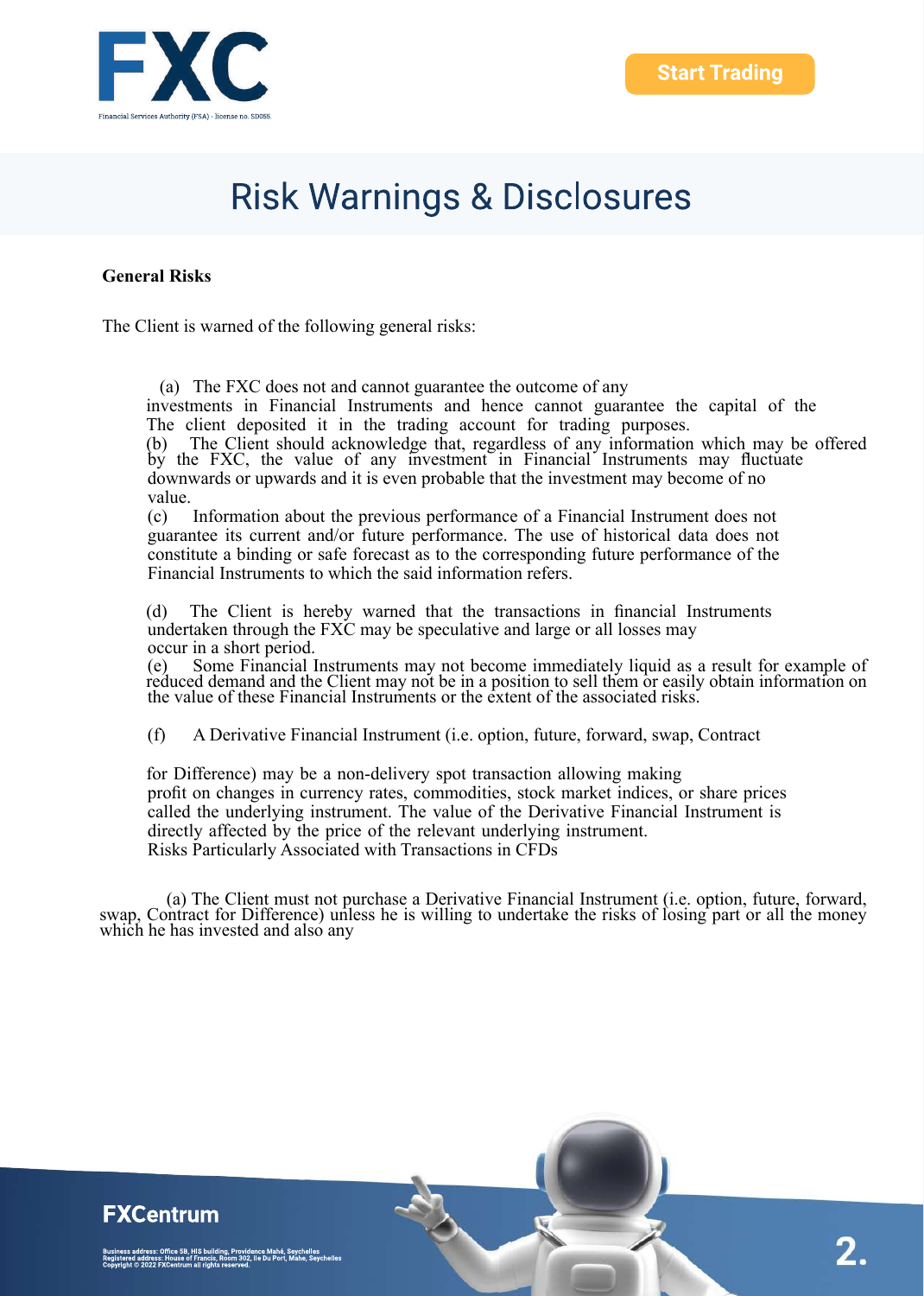

(b) All Clients wishing to invest in Contracts for Differences (CFDs) should carefully read this part. However, it is noted that the information in this document cannot and does not disclose or explain all of the risks and other significant aspects involved in dealing with CFDs. It is emphasized that for many members of the public dealings in CFDs will not be appropriate. So, the Client should not engage in any dealings directly or indirectly in CFDs unless he knows and understands the features risks involved in them and that he may lose part or all of his money and also be imposed extra charges.

(c) If the Client does not understand the risks involved in trading in CFDs, he should not trade at all.

(d) The Client is warned of the following risks related to CFDs:

CFDs are derivative financial instruments, where their price is derived from the price of the underlying asset to which the CFDs refer (for example currency pairs, stocks, metals, indices, etc.). Derivative financial instruments and related underlying markets can be highly volatile. The prices of CFDs and the underlying asset may fluctuate rapidly and over wide ranges and may reflect unforeseeable events or changes in conditions, none of which can be controlled by the Client or the FXC. Under certain market conditions, it may be impossible for a Client's order to be executed at the declared price leading to losses or be executed at all. The prices of CFDs will be influenced by, amongst other things, changing supply and demand relationships, governmental, agricultural, commercial, and trade programs and policies, national and international political and economic events, and the prevailing psychological characteristics of the relevant underlying market place.

Some of the CFDs underlying instruments may not become immediately liquid as a result of reduced demand for the underlying instrument and Client may not be able to obtain the information on the value of these or the extent of the associated risks.

Trading in CFDs is speculative and involves a high degree of risk. In particular because it will be conducted using a margin (which covers only a small percentage of the value of the underlying asset being traded), as such, even small price changes in the underlying assets/products of CFD can result in significant or complete losses. You should be aware that by trading with CFDs you may lose the margin held at the FXC that serves as collateral for opening and maintaining your trading positions.

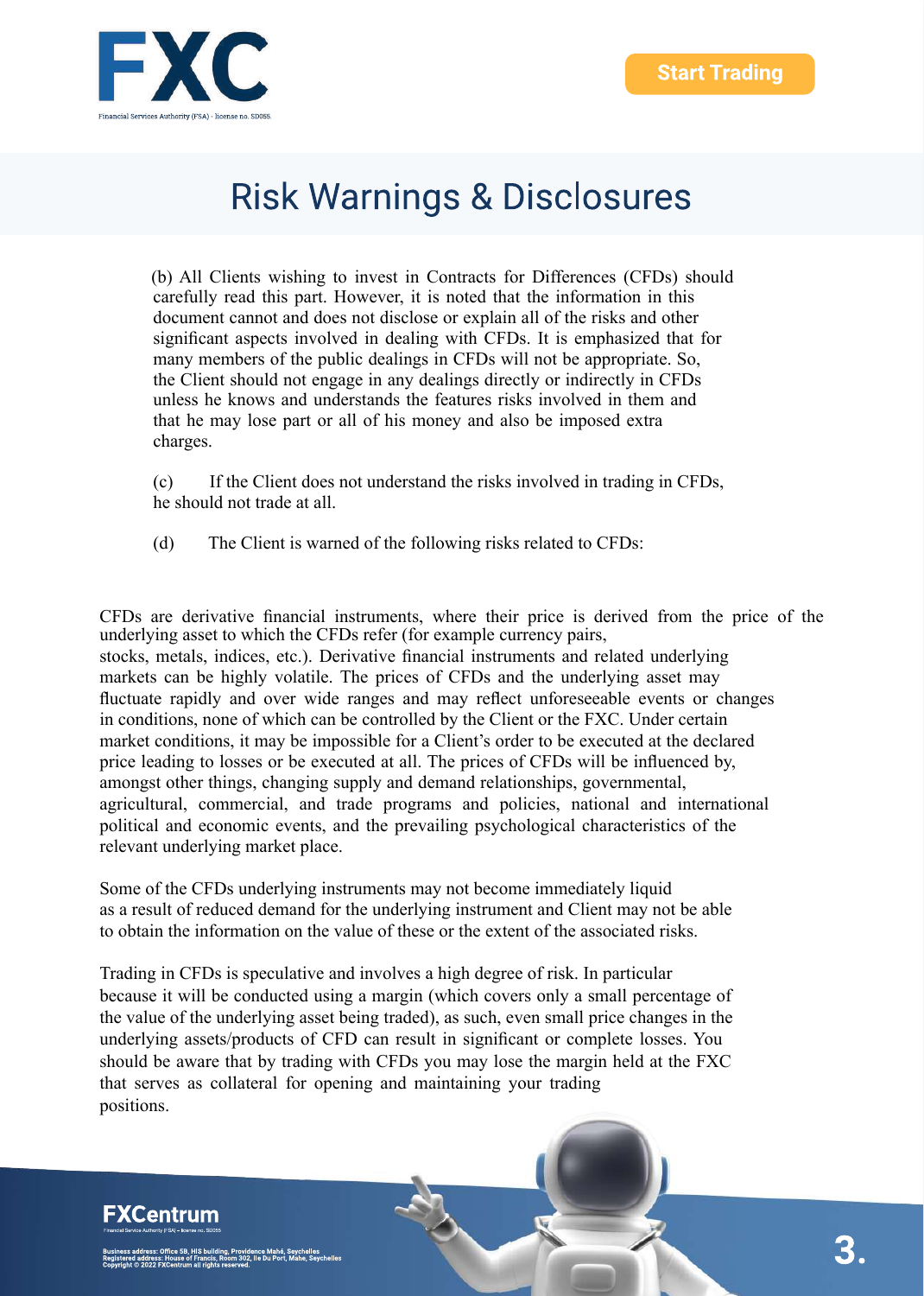

Therefore, trading in CFDs is appropriate only for persons who: (a) understand and are willing to assume the economic, legal, and other risks involved in such transactions; and (b) are financially able to withstand losses of their initial margin funds and any additional funds transferred to the FXC to maintain their positions.

When you engage in CFDs trading you are placing a trade-in relation to movements of prices set by the FXC. Prices quoted to you by the FXC will include a spread, markup, or mark-down when compared to prices that the FXC may receive or expect to receive if it were to cover transactions with you by a trade in the interbank market or with another counterparty. Be advised that the total impact of spreads may be significant in relation to the size of the margin you post and may make it more difficult for you to realize a profit from your trading. You should carefully consider the effect of spreads, mark-ups, or mark-downs on your ability to profit from trading.

The "gearing" or "leverage" available in CFDs is a particular feature of CFD trading (i.e. the funds the FXC requires you to provide when a position is opened compared to the notional size of trade you can enter into) and means that a small margin deposit can lead to large losses as well as gains. It also means that a relatively small movement can lead to a proportionately much larger movement in the size of any loss or profit which can work against you as well as for you.

You may lose all amounts you deposit with the FXC as margin. The placing of certain orders (e.g. "stop-loss" or "limit" orders) that are intended to limit losses to certain amounts may not always be effective because market conditions or technological limitations may make it impossible to execute such orders. Please also note that for all orders (including guaranteed stop-loss orders) you may sustain the loss (which your order is intended to limit) in a short period. In other cases the execution of a Stop Loss Order may be worse than its stipulated price and the realized losses can be larger than expected.

You have to pay to the FXC all losses you sustain as well as all other amounts payable under the terms and conditions for CFDs trading. If you decide to engage in CFDs, you must accept this degree of risk.

CFDs Transactions have a contingent liability, and the Client should be aware of the implications of this in particular the margining requirements of the FXC. Clients are required to deposit funds in their trading accounts to open a position. The Margin requirement will depend on the underlying instrument of the CFDs. Margin requirements can be fixed or calculated from the current price of the underlying instrument, as per the Agreement.

The Client is responsible to monitor the account and he may need to deposit additional funds to maintain his position (s). Should the margin capital be insufficient to hold current positions open, the Client may be asked to deposit additional funds at short notice or reduce exposure. Failure to do so in the time required in the margin call may result in the liquidation of positions at a loss and the Client will be liable for any resulting deficit.

### **FXCentrum**

ss: Office 5B, HIS building, Providence Mahé, Seychelles<br>ess: House of Francis, Room 302, Ile Du Port, Mahe, Seychelles<br>22 FXCentrum all rights reserved.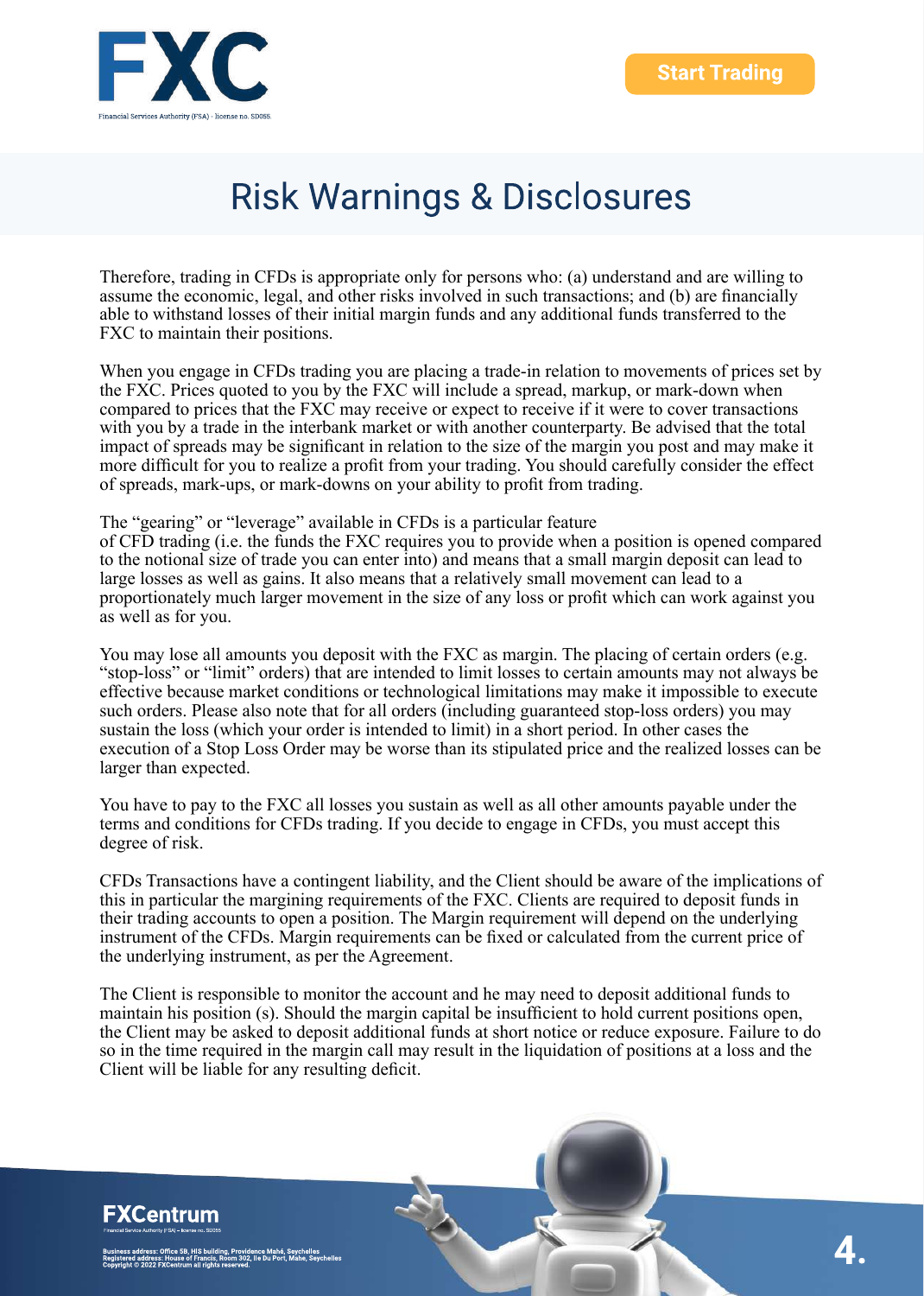

Transactions in CFDs are not undertaken on a recognized or designated investment exchange but they are undertaken through the FXC's trading systems whereby execution is effected via the FXC and, accordingly, they may expose the Client to greater risks than exchange transactions. While some off-exchange markets are highly liquid, transactions in off-exchange or non-transferable derivatives may involve greater risk than investing in on-exchange derivatives because there is no exchange market on which to close out an Open Position. It may be impossible to liquidate an existing position, assess the value of the position arising from an off-exchange transaction, or assess the risk exposure. Bid prices and Ask prices need not be quoted, and, even where they are, they will be established by the counterparty in these instruments and consequently, it may be difficult to establish what is a 'fair price'.

You may only engage in CFDs trading with the FXC in the underlying assets (currencies and commodities) that are offered by the FXC. The FXC does not undertake to continue to offer all such underlying assets. The prices derive from the prices of the underlying assets/markets and come from the relevant liquidity provider. The FXC has no control over movements in the underlying prices which may be volatile and unpredictable. Those movements will affect the FXC's liquidity provider's prices, whether or not you can open or close a position, and the price at which you can do so.

The FXC may have access to information that is not available to you, may have acquired trading positions at prices that are not available to you, and may have interests different from your interests. Subject to its Best Execution Policy, the FXC does not undertake any obligation to provide you with market or other information that it possesses, nor to alter or refrain from its trading.

Some CFDs may not become immediately liquid and as a result, you may not be in a position to sell them or easily obtain information on the value of these CFDs or the extent of the associated risks

#### **Third-Party Risks**

The Client is warned of the following third party risks, which are in force unless otherwise

specified in the Agreement:

(a) The FXC may pass money received from the Client to a third party (e.g. a

liquidity provider) to hold or control to effect a Transaction through or with that the person or to satisfy the Client's obligation to provide collateral (e.g. initial margin requirement) in respect of a Transaction. The FXC has no responsibility for any acts or omissions of any third party to whom it will pass money received from the Client.

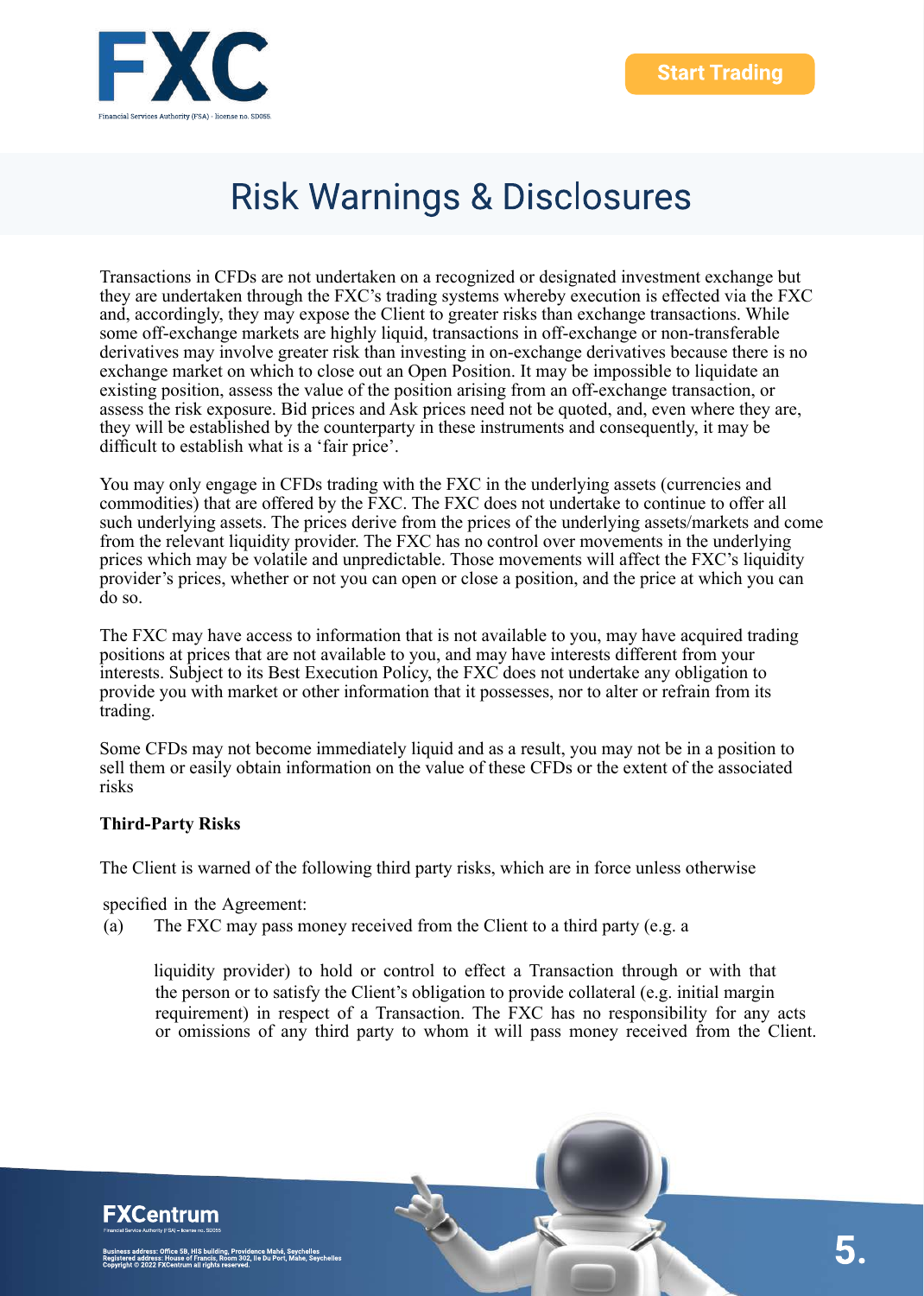

(b) The third party to whom the FXC will pass money may hold it in an omnibus account and it may not be possible to separate it from the Client's money, or the third party's money. In the event of the insolvency or any other analogous proceedings in relation to that third party, the FXC may only have an unsecured claim against the third party on behalf of the Client, and the Client will be exposed to the risk that the money received by the FXC from the third party is insufficient to satisfy the claims of the Client with claims in respect of the relevant account. The FXC does not accept any liability or responsibility for any resulting losses.

(c) The FXC may hold the Client's money in Seychelles. The legal and regulatory regime applying to any such bank or person will be different from that of Seychelles and in the event of the insolvency or any other analogous proceedings in relation to that bank or person, the Client money may be treated differently from the treatment which would apply if the money was held with a bank in an account in Cyprus. The FXC

will not be liable for the insolvency, acts, or omissions of any third party referred to in this paragraph.

(d) The FXC may deposit Client money with a depository that may have a security interest, lien, or right of set-off in relation to that money.

(e) The FXC is required to hold the Clients' money in an account that is segregated from its own money, but this may not afford complete protection in the event of default of the third party where the Client's money is held.

#### **Taxes**

The Client is warned of the following:

(a) There is a risk that the Client's trades in Financial Instruments may be or become subject to tax and/or any other duty for example because of changes in legislation or his personal circumstances.

(b) The Agreement or the transactions undertaken under the Agreement may be subject to tax and/or any other stamp duty in certain jurisdictions and the FXC does not warrant that no such tax and/or any other stamp duty will be payable as such.

(c) The Client is responsible for any taxes and/or any other duty which may accrue in respect of his trades.

#### **Technical Risks**

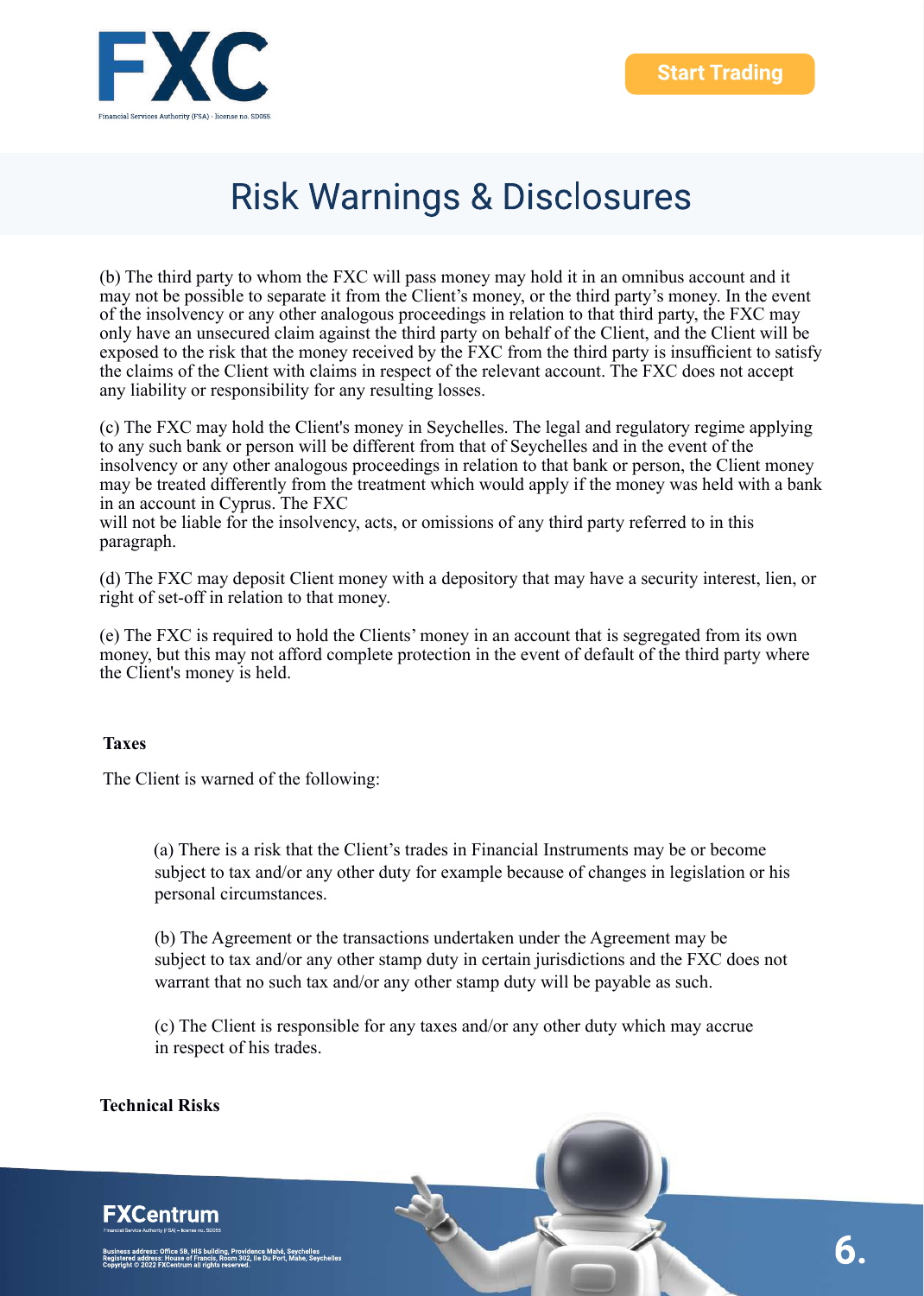

The Client is warned of the following technical risks, in addition to the ones stated in the Agreement:

(a) The Client and not the FXC shall be responsible for the risks of financial losses caused by failure, malfunction, interruption, disconnection, or malicious actions of information, communication, electricity, electronic or other systems.

(b) Since the Client undertakes transactions on an electronic system, he will be exposed to risks associated with the system including the failure of hardware, software, servers, communication lines, and internet failure. The result of any such failure may be that his order is either not executed according to his instructions or it is not executed at all. The FXC does not accept any liability in the case of such a failure.

(c) The FXC has no responsibility if unauthorized third persons gain access to Client information, including electronic addresses, electronic communication, and personal

data, access data when this is due to the Client's negligence or when the above are transmitted between the FXC and the Client or any other party, using the internet or other network communication facilities, telephone, or any other electronic means or post.

(d) The Client acknowledges that the unencrypted information transmitted by e-mail is not protected from any unauthorized access.

(e) At times of excessive deal flow the Client may have some difficulties being connected over the phone or the FXC's system(s), especially in a volatile market (for example, when key macroeconomic indicators are released).

(f) The Client acknowledges that the internet may be subject to events that may affect his access to the FXC's system(s), including but not limited to interruptions or transmission blackouts, software and hardware failure, and internet disconnection, public electricity network failures or hacker attacks. Unless otherwise specified in the agreement, the FXC is not responsible for any damages or losses resulting from such events that are beyond its control or for any other losses, costs, liabilities, or expenses (including, without limitation, loss of profit) which may result from the Client's inability to access the FXC's Systems or delay or failure in sending orders or Transactions.

### **FXCentrum** e 5B, HIS building, Providence Mahé, Seychelles<br>ise of Francis, Room 302, Ile Du Port, Mahe, Seychelles<br>ntrum all rights reserved.

7.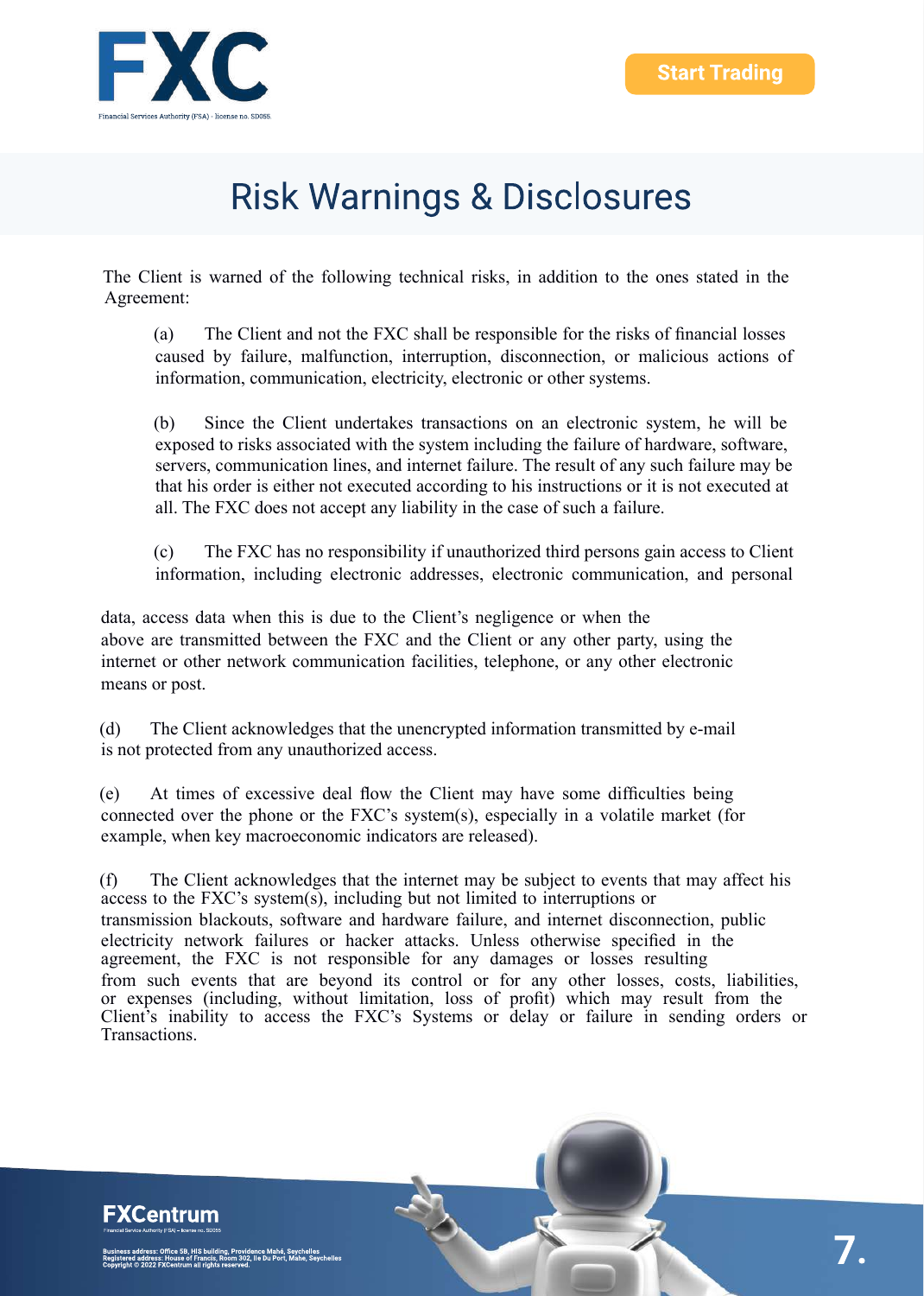

(g) The Client is warned that while trading in an electronic platform he assumes the risk of financial loss which may be a consequence of amongst other things:

- Failure of Client's devices, software, and poor quality of connection.
- The FXC's or Client's hardware or software failure, malfunction, or misuse.
- Improper work of Client's equipment.
- Wrong setting of Client's Terminal.
- Delayed updates of Client's Terminal.

(h) In connection with the use of computer equipment, data, and voice communication networks, the Client solely bears the following risks, amongst other risks, in which cases the FXC has no liability for any resulting loss (unless otherwise specified at the Agreement):

- Power cut of the equipment on the side of the Client or the provider, or communication operator (including voice communication) that serves the Client. • Physical damage (or destruction) of the communication channels used to link the Client and provider (communication operator), provider, and the trading or information server of the Client.
- Outage (unacceptably low quality) of communication via the channels used by the Client, the channels used by the provider, or the communication operator (including voice communication) that is used by the Client.
- Wrong or inconsistent with requirements settings of the Client Terminal.
- Untimely update of the Client Terminal.

When carrying out transactions via the telephone (land or cell phone lines) voice communication, the Client runs the risk of problematic dialing, when trying to reach an employee of the broker service department of the FXC due to communication quality issues and communication channel loads.

• The use of communication channels, hardware, and software, generates the risk of nonreception of a message (including text messages) by the Client from the FXC.

• Malfunction or non-operability of the trading system (platform), which also includes the Client Terminal.

• Outage (unacceptably low quality) of communication via the channels used by the FXC, in particular physical damage (destruction) of the communication channels by third parties.

#### **Force Majeure Events**